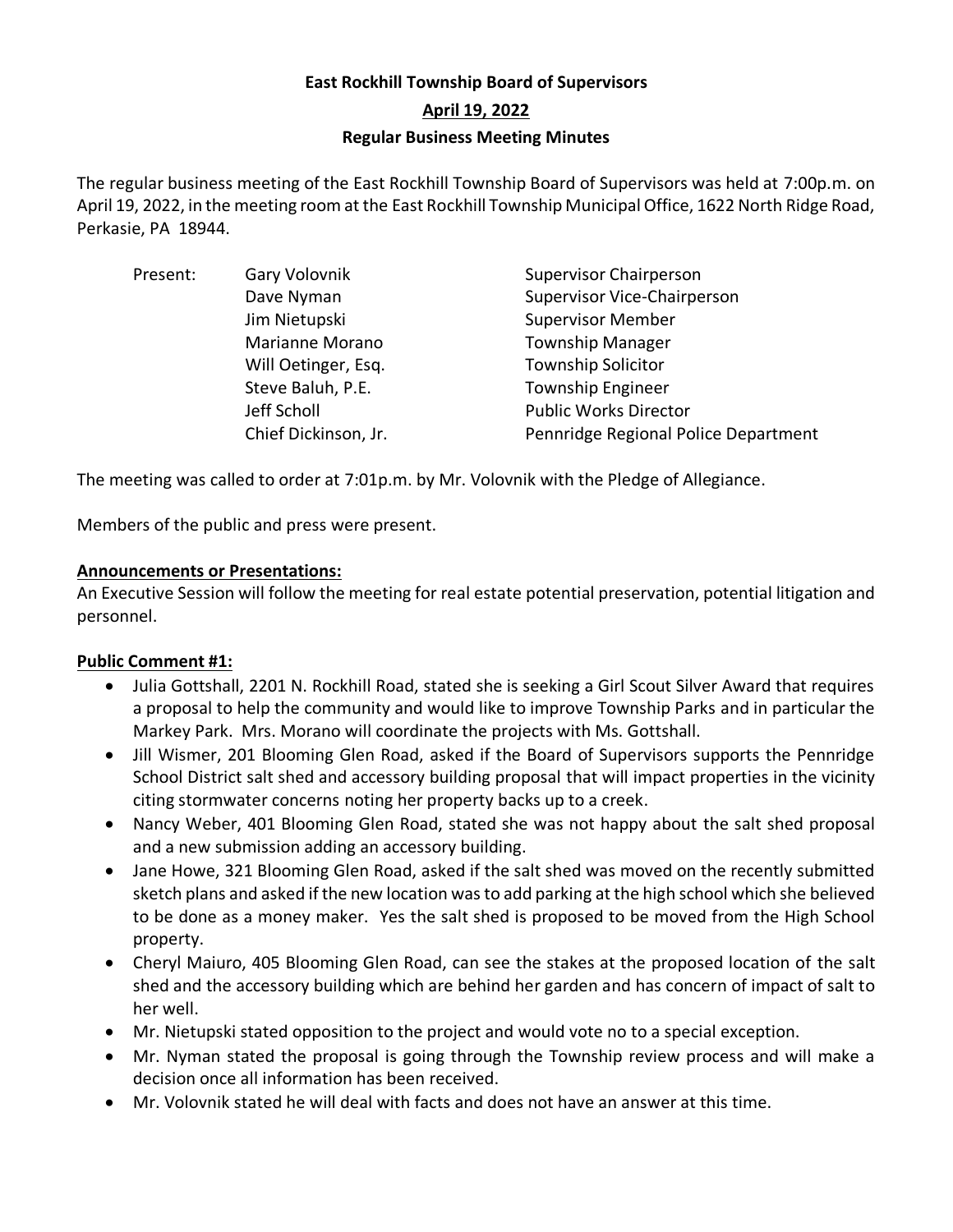### **Approval of Minutes and Bills Payable:**

### **Approval of Minutes from March 22, 2022, Regular Meeting.**

**On motion** by Mr. Nyman, seconded by Mr. Nietupski, to adopt the meeting minutes from the Board of Supervisors' March 22, 2022, Regular Meeting as presented. With no additional discussion, all present voted in favor.

### **Payment of Unpaid Bills dated April 14, 2022, in the amount of \$951,832.51.**

**On motion** by Mr. Nietupski, seconded by Mr. Nyman, to approve payment of the Bills List dated April 14, 2022, for a total amount of \$951,832.51 as presented. With no additional discussion, all present voted in favor.

#### **Township Manager's Report: Marianne Morano**

**Zoning Hearing Board Application from Jonathan Rufe for 1900 N. Fifth Street.** Jonathan Rufe was present to review the application seeking a variance at 1900 N. Fifth Street, Perkasie Bucks County Tax Map Parcel 12-009-225 located in the AP – Agricultural Preservation Zoning District. The Applicant is seeking a variance to add an A-8 Farm Unit and section 27-304.A8.b of the Zoning Ordinance which requires a maximum density of 0.033 dwelling spaces per acre when the property contains 41.3506 acres. Mr. Rufe stated he resides in the dwelling and no one resides in the farm unit at this time. It was recommended Mr. Rufe have the use of the farm unit by a grandson included in the Zoning Hearing decision.

**On motion** by Mr. Nyman, seconded by Mr. Nietupski, to not take a position on the application. With no additional discussion, all present voted in favor.

**Public Works Maintenance Facility.** A feasibility study proposal from Phillips and Donovan Architects for replacement of the public works facility in the amount of \$8,420.00 with an optional 3D design service in the amount of \$3,660.00 was presented for consideration.

**On motion** by Mr. Nyman, seconded by Mr. Nietupski, to accept the proposal as presented. With no additional discussion, all present voted in favor.

## **Support the Pennsylvania Commission for the United States Semiquincentennial**.

**On motion** by Mr. Nyman, seconded by Mr. Nietupski, to adopt Resolution 2022-04 as presented. With no additional discussion, all present voted in favor.

**Haycock Township request for fire police personnel on August 7, 2022 for the Steelman Triathlon and May 15, 2022 forthe Independence Triathlon was received today.** Consensus of the Board was to support the use of fire police at the events.

**On motion** by Mr. Volovnik, seconded by Mr. Nietupski, to approve the Township Manager report. With no additional discussion, all present voted in favor.

## **Public Works Report: Jeff Scholl**

Mr. Scholl updated the Board on Public Works activities as of April 11, 2022. The report is on file.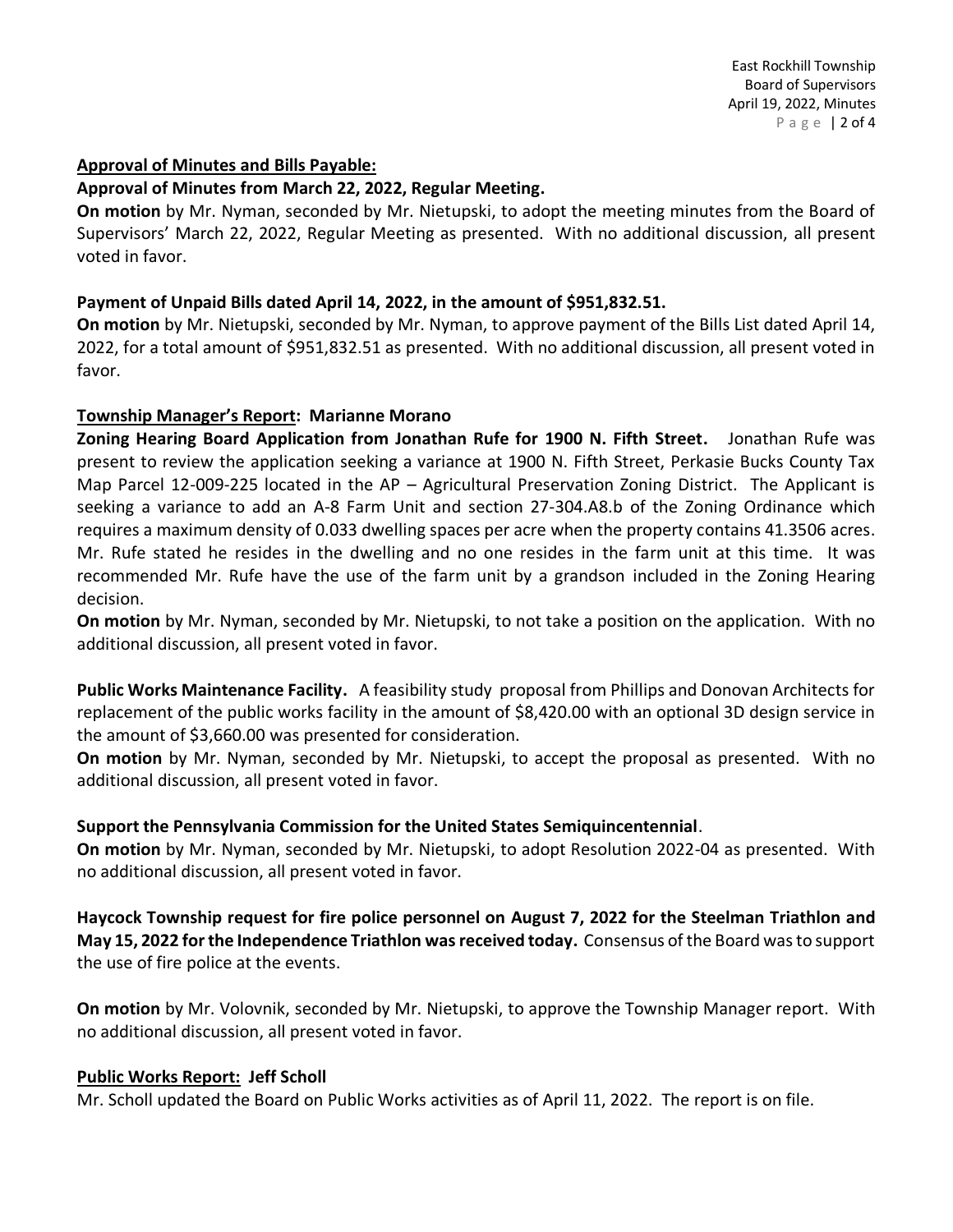**On motion** by Mr. Nyman, seconded by Mr. Nietupski, to approve the Township Public Works report. With no additional discussion, all present voted in favor.

# **Township Engineer Report: Steve Baluh, P.E. Resutek Lot Line Adjustment**.

**On motion** by Mr. Nietupski, seconded by Mr. Nietupski, to authorize signatures on the Resutek Lot Line Adjustment plans. With no additional discussion, all present voted in favor.

# **Township Solicitor Report: Will Oetinger, Esq.**

**Pennridge High School Parking Improvements**. Mr. Nietupski noted a typographical error on page 12 that did not state the time measurement for completion.

**On motion** by Mr. Nietupski, seconded by Mr. Nyman, to authorize signatures on plans for recordation and Chairperson execution of Development Agreement and Stormwater Management Operation and Maintenance Agreement for 1200 N. Fifth Street when received as presented. With no additional discussion, all present voted in favor.

**On motion** by Mr. Volovnik, seconded by Mr. Nyman, to accept the Township Solicitors' report. With no additional discussion, all present voted in favor.

# **Board and Commission Reports**

# **Pennridge Regional Police Department: Chief Dickinson, Jr.**

The Chief shared the March 2022 Pennridge Regional Police activity report. The report is on file. **On motion** by Mr. Nietupski, seconded by Mr. Nyman, to accept the Pennridge Regional Police Department report. With no additional discussion, all present voted in favor.

## **Planning Commission: Anne Fenley**

Mrs. Fenley noted the Pennridge School District salt shed and accessory building sketch plan were reviewed and the District is holding an on-site meeting Thursday 10:30am to address neighbor's concerns. **On motion** by Mr. Nyman, seconded by Mr. Nietupski, to accept the Planning Commission report. With no additional discussion, all present voted in favor.

## **Pennridge Wastewater Treatment Authority: Dave Nyman**

The February 2022 minutes and flow reports were provided to the Board.

**On motion** by Mr. Nietupski, seconded by Mr. Volovnik, to accept the Pennridge Wastewater Treatment Authority report. With no additional discussion, all present voted in favor.

## **Pennridge Area Coordinating Committee: Dave Nyman**

There was no meeting in March. The next meeting will take place April 28, 2022.

## **Department and Emergency Services Reports**

On motion by Mr. Nyman, seconded by Mr. Nietupski, to acknowledge receipt of the Department and Emergency Services reports. With no additional discussion, all presented voted in favor.